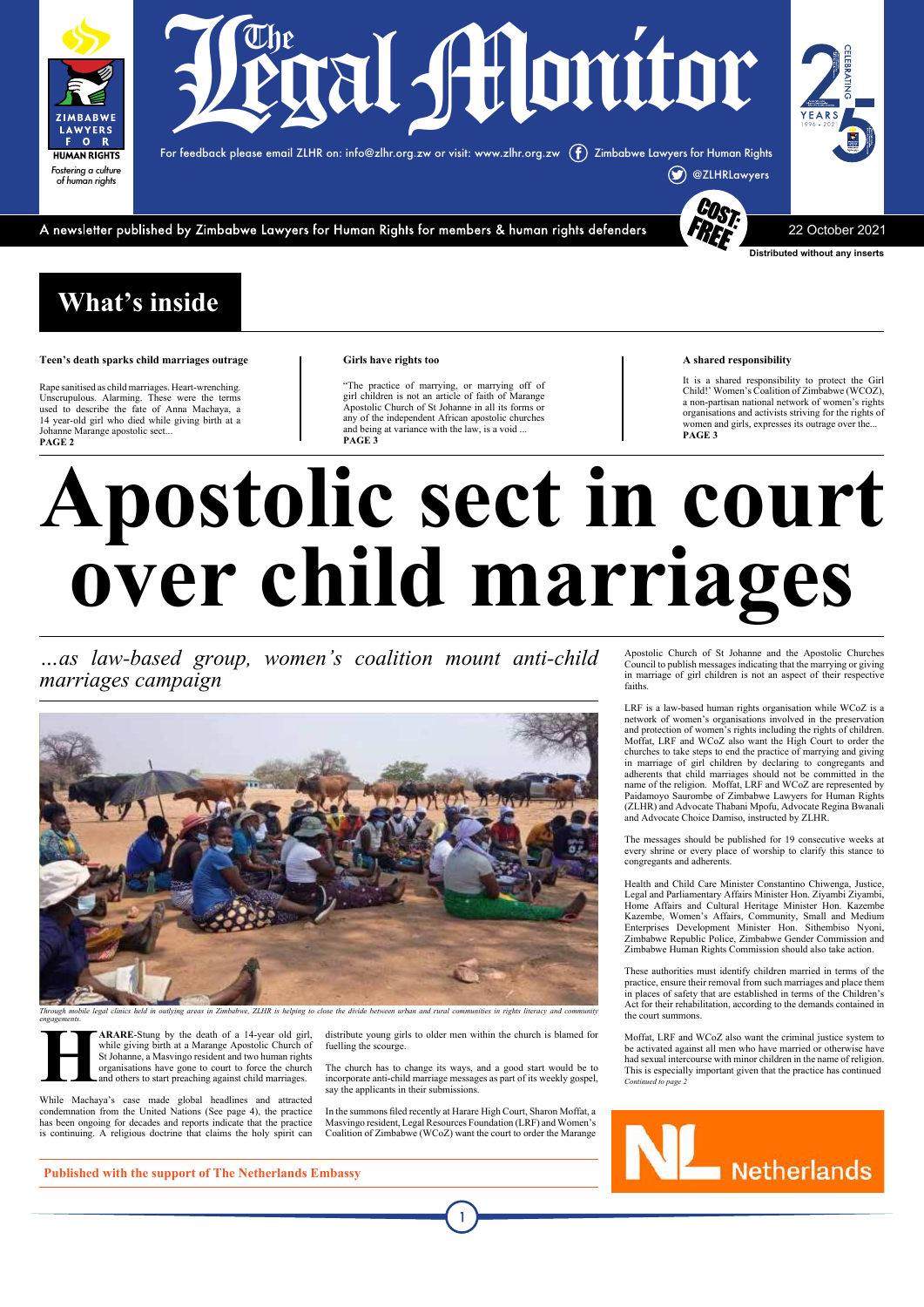

## **Teen's death sparks child marriage outrage**



Preaching against child marriages…Advocate Thabani Mpofu and Paidamoyo Saurombe together with Advocate Regina Bwanali and Advocate Choice Damiso are assisting Sharon Moffat, LRF and<br>WCoZ to challenge the practice of child

**MUTARE**-Rape sanitised<br>
as child marriages. Heart-<br>
wrenching. Unscrupulous.<br>
Alarming. These were the terms<br>
used to describe the fate of<br>
Anna Machaya, a 14 year-old girl who died while as child marriages. Heartwrenching. Unscrupulous. Alarming. These were the terms used to describe the fate of giving birth at a Johanne Marange apostolic sect in Manicaland's Marange area in July.

Her "husband" is now being charged with murder and for sleeping with a minor. Prosecutors say after impregnating Machaya, Evans Momberume took her to the shrine for child birth.

Apart from the uproar, the case brought to the fore a cancer that has plagued Zimbabwe for decades: old men hiding behind religious beliefs to violate young girls whom they force into becoming their wives.

Machaya's case was not the first, nor the last. Over the past several decades, thousands of young girls, some barely into their puberty, have been forced to surrender their childhood for motherhood and marriage.

"There is an on-going and unabated practice in religious and cultural sects of rape, child abuse, and marrying-off young girls, exposing them to child pregnancies and worse," said Zimbabwe Lawyers for Human Rights (ZLHR), condemning the practice.

Usually forced to be members by indoctrinated parents, their dreams and ambitions give way to church doctrine.

"Child, forced and early marriages are also linked to higher rates of school dropouts, unintended pregnancies due to sexual abuse and also increased risks of miscarriage, unsafe abortions, stillbirth, intrauterine haemorrhage and increased vulnerability to HIV/Aids and other sexually transmitted infections among young girls," lamented ZLHR.

The apostolic church's doctrine is a mixture of Christian beliefs and African traditions. It is the country's biggest religion, according to some studies. Its distinctive feature is the belief that instructions come from the Holy Spirit, which speaks through church leaders.

Young girls are often forced to abandon school and enter into polygamous marriages with older men under the guise of instructions from the holy spirit. Many shun hospitals, with older church women acting as midwives at church shrines turned maternity wards. This is where Machaya met her death.

> **MUTARE-For decades, the apostolic sect has been associated with child marriages in violation** of the country's laws. apostolic sect has been associated with child marriages in violation of the country's laws.

Civic society organisations and government agencies rallied to call for an end to the practice.

"Remaining silent on this matter is not only failing Anna Machaya, but also sets precedence for future perpetrators to continuously violate the girl child and get away with it. Remaining silent on this matter means that we have failed as a nation to appreciate the principle of 'best interests of the child' that our Constitution and the Convention on the Rights of the Child envision for all children in Zimbabwe," said Women's Coalition of Zimbabwe.

Said Human Rights Watch (HRW): "Child marriage is rampant in Zimbabwe, especially among Indigenous apostolic churches. A member of an apostolic church told HRW, "As soon as a girl reaches puberty, any man in the church can claim her for his wife."

"Forcing any girl into marriage causes her untold suffering and long-lasting harm. Girls are often sexually abused, beaten by their husbands and in-laws, confined in their homes, forced into pregnancy and labour, exposed to serious reproductive health risk including risk of death, and denied an education," HRW said.

"It is actually rape," said Zimbabwe Gender Commission Chief Executive Officer, Virginia Muwanigwa.

Women's Coalition of Zimbabwe agreed, and called on law enforcement agents to pursue perpetrators.

"We, as mothers and sisters are angry that this happened in a country that has established laws on rape and on child abuse yet the focus of this issue has been on this minor's pregnancy and not the gross inhuman violation of her body and her person.

"The rapist and the accomplices who took this child and stayed with her during this whole ordeal remain officially unnamed, anonymous and protected to the disadvantage of Anna getting justice," the group, which is one of those spearheading the campaign against child marriages said.

## **Apostolic sect in court over child marriages**

**Change the gospel, lawyers tell church**

*…apostolic groups asked to preach against child marriages*



 $\overline{2}$ 

laws, which criminalise child marriages, church

leaders seem to continue to condone such practices.

In summons filed recently at Harare High Court, Sharon Moffat, a Masvingo resident, Legal Resources Foundation (LRF) and Women's Coalition of Zimbabwe (WCoZ) want the church to preach a different gospel.

Below are excerpts from the court summons:

"The gospel preached by the first defendant (Marange Apostolic Church of St Johanne), and the religious values it espouses are also the hallmark of the more than 600 Indigenous Apostolic African Churches represented by the second defendant (Apostolic Churches Council).

Both the first defendant and the organisations represented by the second defendant are established in terms of the law and purport to act in their *Continued from Page 1*

even after the Constitutional Court ruled against child marriages (Mudzuru and Another v Minister of Justice, Legal and Parliamentary Affairs and Others in Case No. CCZ-12-15).

Marange Apostolic Church of St Johanne, Apostolic Churches Council, Chiwenga, Ziyambi, Kazembe, Nyoni, Zimbabwe Republic Police, Zimbabwe Gender Commission and Zimbabwe Human Rights Commission are cited as respondents in the summons.

The applicants argued that some members of the Marange Apostolic Church of St Johanne church have taken to marrying and marrying off girl children falsely claiming such practice to be part of their religious beliefs while such a breach has also taken root in most church organisations represented by Apostolic Churches Council.

Moffat, LRF and WCoZ accused Marange Apostolic Church of St Johanne and Apostolic Churches Council of not taking a position to affirm their true beliefs and faith and to disassociate themselves from their adherents who violate the law in their name.

Moffat, LRF and WCoZ argued that Marange Apostolic Church of St Johanne and Apostolic Churches Council had accommodated the criminal practices and given the impression that they not only tolerate them, but that those practices constitute a fundamental component of their faith.

Moffat, LRF and WCoZ want the High Court to declare that the practice of marrying and marrying off girl children to be declared as not an essential element of the religious beliefs of Marange Apostolic Church of St Johanne and the organisations represented by Apostolic Churches Council and for such practice to be declared to be in breach of sections 19(1), 19(2)(a), 19(2)(d), 19(3)(b)(iii), 26(a), 26(b), 27(2), 51, 53, 78(1), 78(2), 80(3), 81(1)(d), 81(1)(e) and 81(2) of the Constitution (See Know Your Rights on p4 for more on these constitutional provisions).

doctrine in terms of all the laws of the country without exception and in particular those that uphold fundamental human rights and secure the protection of the rights of the girl child as set out in the Constitution.

In breach of first defendant's doctrine, faith and the laws of Zimbabwe, certain of its membership have taken to marrying and/or are marrying off girl children falsely claiming that to be part of their

religious beliefs.

In the wake of these breaches, first and second defendant have not taken a position to affirm their true beliefs and faith and to disassociate themselves from their adherents who violate the law in their name.

In the result, they have accommodated the criminal practices and given the impression that they not only tolerate them, but those practices form a fundamental component of their faith(s).

Owing to confusion whether these practices are part of the religious beliefs of the Indigenous Apostolic African Churches and in the light of first and second defendant's inaction, third to ninth defendants have generally not acted or have otherwise been slow to act on these practices which has made them take root.

*Preach a different gospel...Sharon Moffat*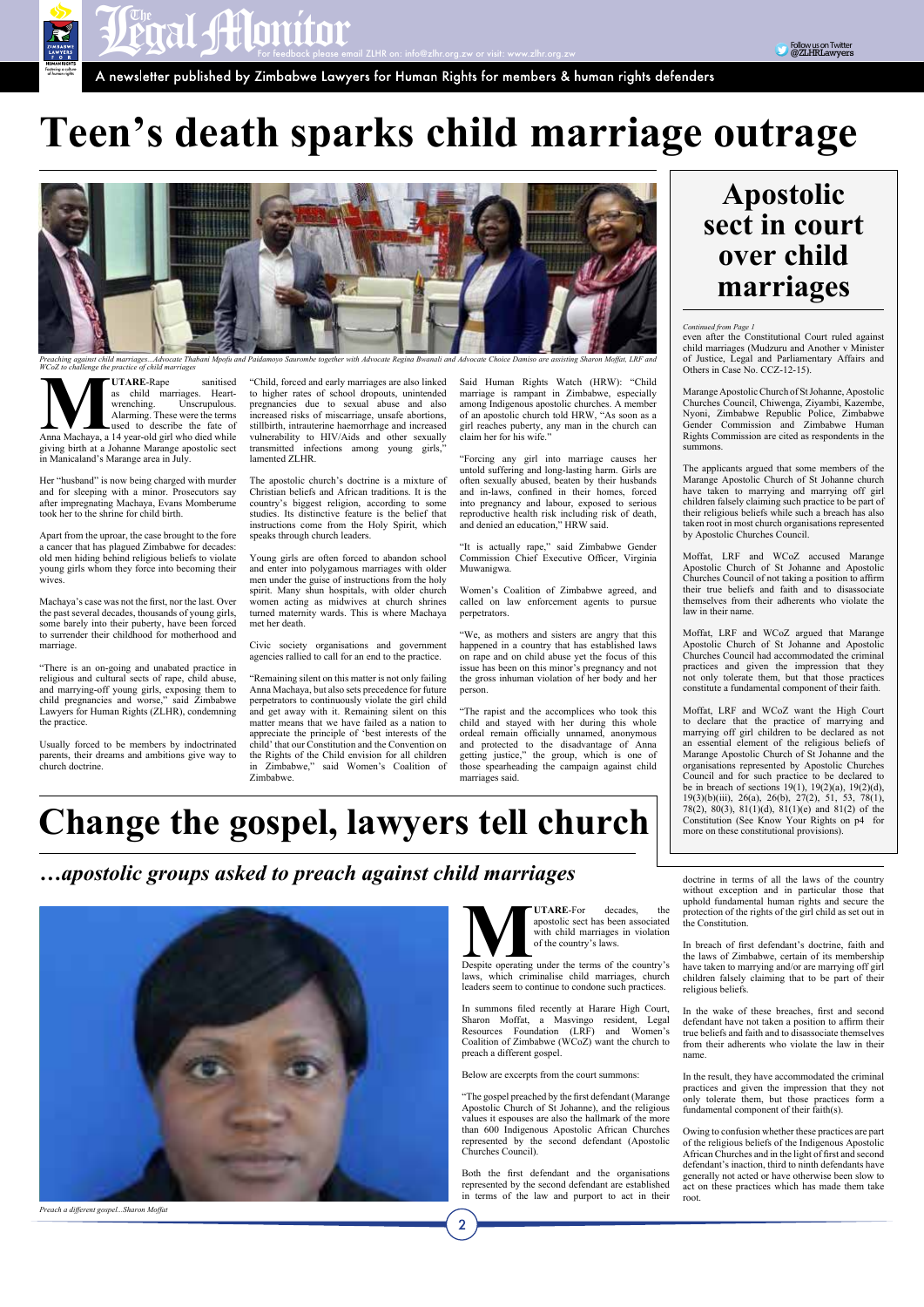**Entrance of the Control of the Control of the Constant of the Constant of the Constant of the Constant of the Constant of the Constant of the Constant of the Constant of the Constant of the Constant of the Constant of the** 

"THE practice of marrying, or marrying off of girl children is not an article of faith of Marange Apostolic Church of At Johanne in all its forms or any of the independent African apostolic churches and being at variance with the law, is a void practice that may not be continued in the name of religion."

*Fostering a culture of human rights*

# **Girls have rights too**

This is part of the order being sought by Sharon Moffat, a Masvingo resident, Legal Resources Foundation (LRF) and Women's Coalition of Zimbabwe (WCoZ) in a case in which they want the apostolic church to publicly denounce child marriages. Alternatively, they want an order declaring that "marrying, or giving in marriage of minor children is not an essential component of the faith of the Marange Apostolic Church of At Johanne or any of the independent African apostolic churches that fall under the Apostolic Churches Council."

Child marriages, many of them fuelled by religious doctrine, are

denying thousands of girls the chance to enjoy their constitutional rights. Many of them end up enduring gender-based violence that undermines their health, growth, dignity, security and development. Higher rates of school dropouts and unintended pregnancies due to sexual abuse and health complications have also been reported.

The Know Your Rights series below outlines some of the rights that girls should enjoy but are routinely violated in the name of religion.

### **Know Your Rights:**

**Section 19 of the Constitution: Children** 

- 1. The State must adopt policies and measures to ensure that in matters relating to children, the best interests of the children concerned are paramount.
- 2. The State must adopt reasonable policies and measures, within the limits of the resources available to it, to ensure that children a) enjoy family or parental care, or appropriate care when removed
- from the family environment;
- b) have shelter and basic nutrition, health care and social services;
- c) are protected from maltreatment, neglect or any form of abuse; and
- d) have access to appropriate education and training.
- 3. The State must take appropriate legislative and other measures-
- a) to protect children from exploitative labour practices; and
- b) to ensure that children are not required or permitted to perform work or provide services that-
- i) are inappropriate for the children's age; or
- ii) place at risk the children's well-being, education, physical or mental health or spiritual, moral or social development.

**HARARE-President** Emmerson<br>
Mnangagwa's government is<br>
adamant that it has accomplished a<br>
lot in stopping child marriages in<br>
Zimbabwe despite some reported<br>
rising cases of the pervasive practice. Mnangagwa's government is adamant that it has accomplished a lot in stopping child marriages in

#### **Section 26 (a)(b) of the Constitution: Marriage**

- The State must take appropriate measures to ensure that a) no marriage is entered into without the free and full consent of
- the intending spouses;
- b) children are not pledged in marriage

#### **Section 27(2) of the Constitution: Education**

The State must take measures to ensure that girls are afforded the same opportunities as boys to obtain education at all levels.

**Section 51 of the Constitution: Right to human dignity**  Every person has inherent dignity in their private and public life, and the right to have that dignity respected and protected.

#### **Section 53 of the Constitution: Freedom from torture or cruel, inhuman or degrading treatment or punishment**

No person may be subjected to physical or psychological torture or to cruel, inhuman or degrading treatment or punishment.

#### **Section 78(1)(2) of the Constitution: Marriage rights**

- 1. Every person who has attained the age of eighteen years has the right to found a family.
- 2. No person may be compelled to enter into marriage against their

will.

#### **Section 80 of the Constitution: Rights of women**

- 1. Every woman has full and equal dignity of the person with men and this includes equal opportunities in political, economic and social activities.
- 2. Women have the same rights as men regarding the custody and guardianship of children, but an Act of Parliament may regulate how those rights are to be exercised.
- 3. All laws, customs, traditions and cultural practices that infringe the rights of women conferred by this Constitution are void to the extent of the infringement.

#### **Section 81(1)(d) of the Constitution: Rights of children**

Every child, that is to say every boy and girl under the age of eighteen years, has the right—

d) to family or parental care, or to appropriate care when removed from the family environment.

#### **Section 81(2) of the Constitution: Rights of children**

1. A child's best interests are paramount in every matter concerning the child.

Zimbabwe despite some reported rising cases of the pervasive practice.

In response to summons filed at Harare High Court on 28 September 2021, government lawyers are unwavering that President Mnangagwa's administration has taken all the legislative and other steps required at law to stop child marriages including enforcement of the same.

The lawyers argued that a request for an order from the High Court to secure the rights of the girl children exposed to the practice of child marriages is misplaced, unnecessary and incompetent.

In March 2021, government released some shocking figures showing that 4 959 girls fell pregnant between January and February 2021 alone at a

time when the scourge of child marriages increased due to the effects of the coronavirus pandemic and associated national lockdowns.

The response by government filed at High Court

on 18 October 2021 came after Sharon Moffat, a Masvingo resident and two human rights organisations recently asked the High Court to order Marange Apostolic Church of St Johanne and the Apostolic Churches Council to mount a campaign denouncing the practice of child marriages.

In the application, Moffat, Legal Resources Foundation (LRF) and Women's Coalition of Zimbabwe (WCoZ) want Marange Apostolic Church of St Johanne and the Apostolic Churches Council to be ordered to publish at every shrine or every place of worship, a message for 19 consecutive weeks, clarifying, for the benefit of their congregants and adherents, that the marrying or giving in marriage of girl children is not an aspect of their respective faiths and should not be committed in the name of their religion.

Moffat, LRF and WCoZ also want the High Court to order Health and Child Care Minister Constantino Chiwenga, Justice, Legal and Parliamentary Affairs Minister Hon. Ziyambi, Home Affairs and Cultural Heritage Minister Hon. Kazembe Kazembe, Women's Affairs, Community, Small and Medium Enterprises Development Minister Hon. Sithembiso Nyoni, Zimbabwe Republic Police, Zimbabwe Gender Commission and Zimbabwe Human Rights Commission, to take steps to bring to an end the practice of marrying and giving in marriage of girl children in Marange Apostolic Church of St Johanne and in Independent African Apostolic Churches represented by Apostolic Churches Council.

terms of the Children's Act for their rehabilitation. They also want the activation of the criminal justice system against all men who have married or otherwise have had sexual intercourse with minor children in the name of religion post the decision of the Constitutional Court in Mudzuru and Another v Minister of Justice, Legal and Parliamentary Affairs and Others in Case No. CCZ-12-15 and the publication of a summary of the declaraturs in all national newspapers and on all national radio stations in all vernacular languages.

The trio want Zimbabwean authorities to conduct an identification of children married in terms of the practice, their removal, from such marriages and placement in places of safety established in The matter is yet to be set down for hearing.

Moffat, LRF, which is a law based human rights organisation and WCoZ, a network of women's organisations involved in the preservation and protection of women's rights including the rights of children are represented by Paidamoyo Saurombe of Zimbabwe Lawyers for Human Rights, Advocate Thabani Mpofu, Advocate Regina Bwanali and Advocate Choice Damiso.

## **Govt adamant on child marriages**

3